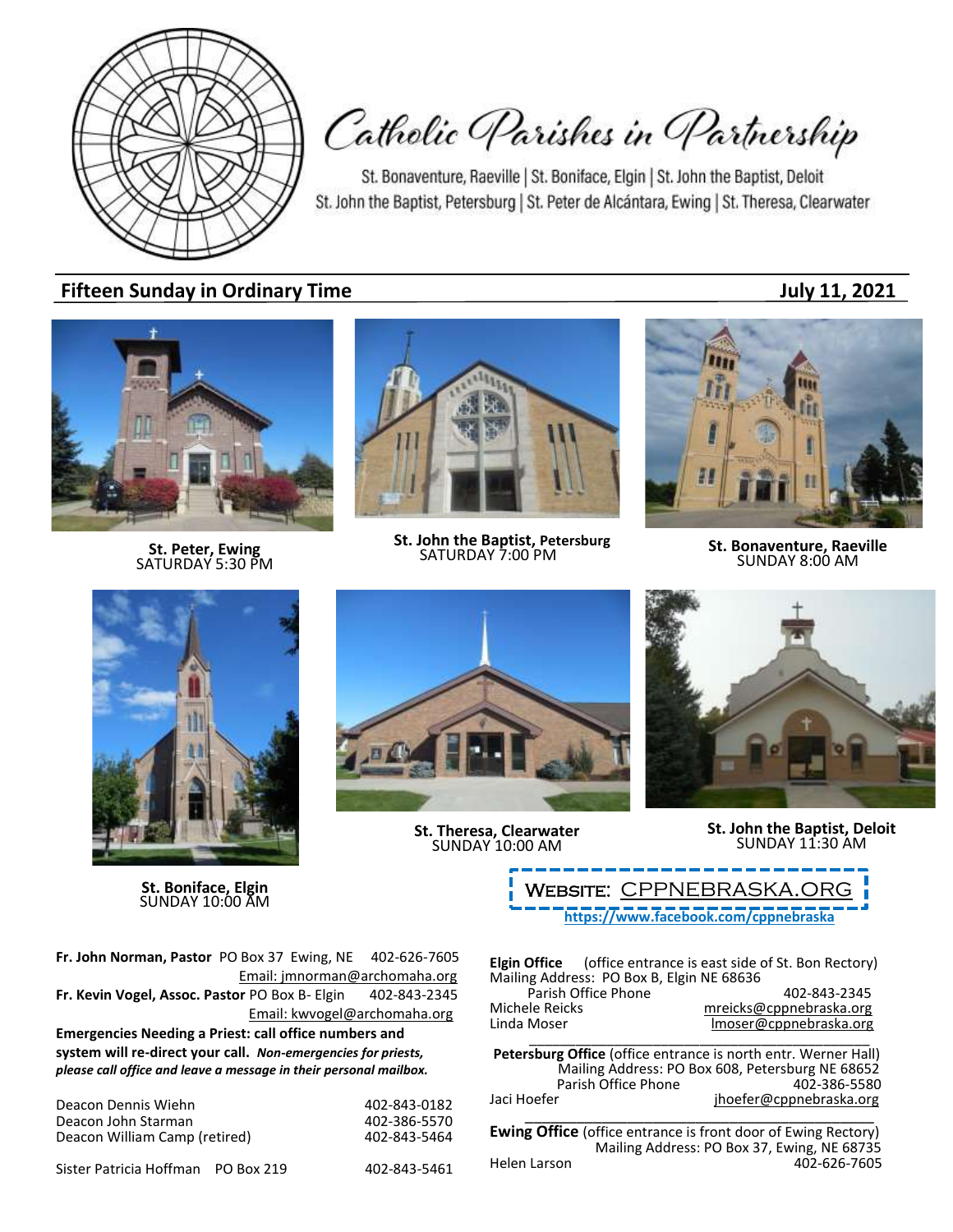# **St. Boniface Elgin**

Ī

| Financial Stewardship- St. Boniface- Elgin |              |  |  |  |
|--------------------------------------------|--------------|--|--|--|
| Sunday (34 Env)                            | \$2,468.50   |  |  |  |
| Children's Collection                      | \$8.00       |  |  |  |
| Peter's Pence                              | \$10.00      |  |  |  |
| Easter                                     | \$20.00      |  |  |  |
| <b>Holy Day</b>                            | \$25.00      |  |  |  |
| Sunday Collection as of Fiscal Week 1      |              |  |  |  |
| <b>Budgeted Total</b>                      | \$4,411.77   |  |  |  |
| <b>Actual Total</b>                        | \$2,468.50   |  |  |  |
| Amount Behind                              | (51, 943.27) |  |  |  |

**St. Boniface, St. Bonaventure: Please Remember In Your Prayers:** Jolene Lichty, Terry Dinslage, Laurie Horn, Dave Shrader, Garrett Scholz, Brittney Waldrop, Denise Jamieson, Chris Stargel, Gary Preister, Adam Kester, Matt Golden, Pat Fredrickson, John Jamieson, John King, Janet Sorenson, Barb Ziegler, Judy Stiemle, Leo Seger, Stephanie Hanzel, Vicky Kolterman, Cheri Schwager, Roxanne McNally, Ken Kasselder, Jim Funk, Jackie Dwyer, Mrs. Kirby Hoefer and unborn child, Dominic Cullenward, Charlotte Cullenward. **Parishioners:** Neil Childers, Sally Beckman, Marie Cheatum, Loretta Zegers, Juan Hoefer, Pat Evans, Donna Mackel, Gene Heithoff, Kyle Warren, Karlene Moser, Doris Kluthe, Reola Pelster, Gloria Lordemann, Ray Payne, Diane Kluthe, Anonymous, Gary Arehart.

**[Please let us know if name can be removed by calling 843-2345.]**

### **ELGIN PRAYER LINE REQUESTS**

**St. Boniface:** Call Mary Jane Boes 402-843-2379 or JoAnn Beckman 402-843-6287.

> **St Boniface Altar Society has a job opening starting in August for church vacuuming 3- 4 times a month.** This job is year round, approximately 2 hours per session and also requires some light trash disposal. Great

job for junior high or high school student. For details and pay, contact Emily Borer at 843-8144.

### **Men of St. Boniface**

**If you forgot to give your Men's Solicitation Donation, you can still give the \$75 in the Sunday Collection, marked "Men's Collection" and your circle number. Circle results will be published in our next bulletin.**

### **St. Boniface School Calendar Lottery Winners:**

| Drew Schindler         | \$60.00 |
|------------------------|---------|
| Dale & Kathy Buelt     | \$60.00 |
| Dean & Kim Schrage     | \$60.00 |
| Sara Allen             | \$60.00 |
| <b>Shirley Spenner</b> | \$60.00 |
| Tom & Patty Stoltz     | \$60.00 |
| <b>Tom Eischeid</b>    | \$75.00 |
|                        |         |



İ

**St. Boniface Circle 3 families will clean church this Thursday, July 15th .** *Please help as only a few people have been showing up to clean lately with all circles.* If everyone helps a little it won't take as long to get the job completed. Thanks!

mpathy

We pray for the soul of **David Schindler** of Odell, whose funeral was at St. Boniface Church on Friday. David is the brother of Carol Mescher, and brother-in-law of Dolly

Schindler, Joan Schindler, Allan (Doris) Kluthe and Bernard (Diane) Kluthe, all of St. Boniface Parish. May his soul and all the souls of the faithful departed, rest in peace. Amen.



**MEETING** 

### We welcome **Jack Lyle Schindler** son of Ross & Sara Schindler who was baptized this weekend at St. Boniface Church

## **St.** Peter's St. Theresa's **St. John's Deloit**

 **Financial Stewardship St. Peter's Ewing**  Building Fund: \$40.00

> **St. John's Deloit** July 4: \$1,483.99

> **St. Theresa's** July 4: \$1,753.00

### **FOR ALL HAVING SPECIAL NEEDS**

**St. Peter's**: Andy Rotherham, Bob Walnofer, George Wright, Nicki Dougherty, Donna Knapp, Anslee Ostergard, Kathi Retwisch, Steve Koenig, Butch Sojka, Sister Joseph, Jeanette Tomjack, Sharon Ward, Yvonne Duggan, Marie Vandersnick and Myra (Rotherham) Schwebel. **(To start prayerline, call Lavonne Sisson 402-626-7755) St Theresa's:** Olivia Anderson, Leo Starman, Nate Thiele and Adam Kester. **(To start prayerline, call Teresa Kester 402-750-0262) St. John's:** Jim Funk, Pat McLain, Jason Ratzloff, Keith Palmer, Darlene Schueth and Carl Ernesti. **(To start prayerline, call Jeanne Knievel 402-929-0847)**

> **St. Peter's Christian Mothers Meeting will be held this Monday, July 12, 2021, at 7:00 pm at St. Dominic's Hall, Ewing, NE. Come and help us get**



red by Cathaila: Panishan to Par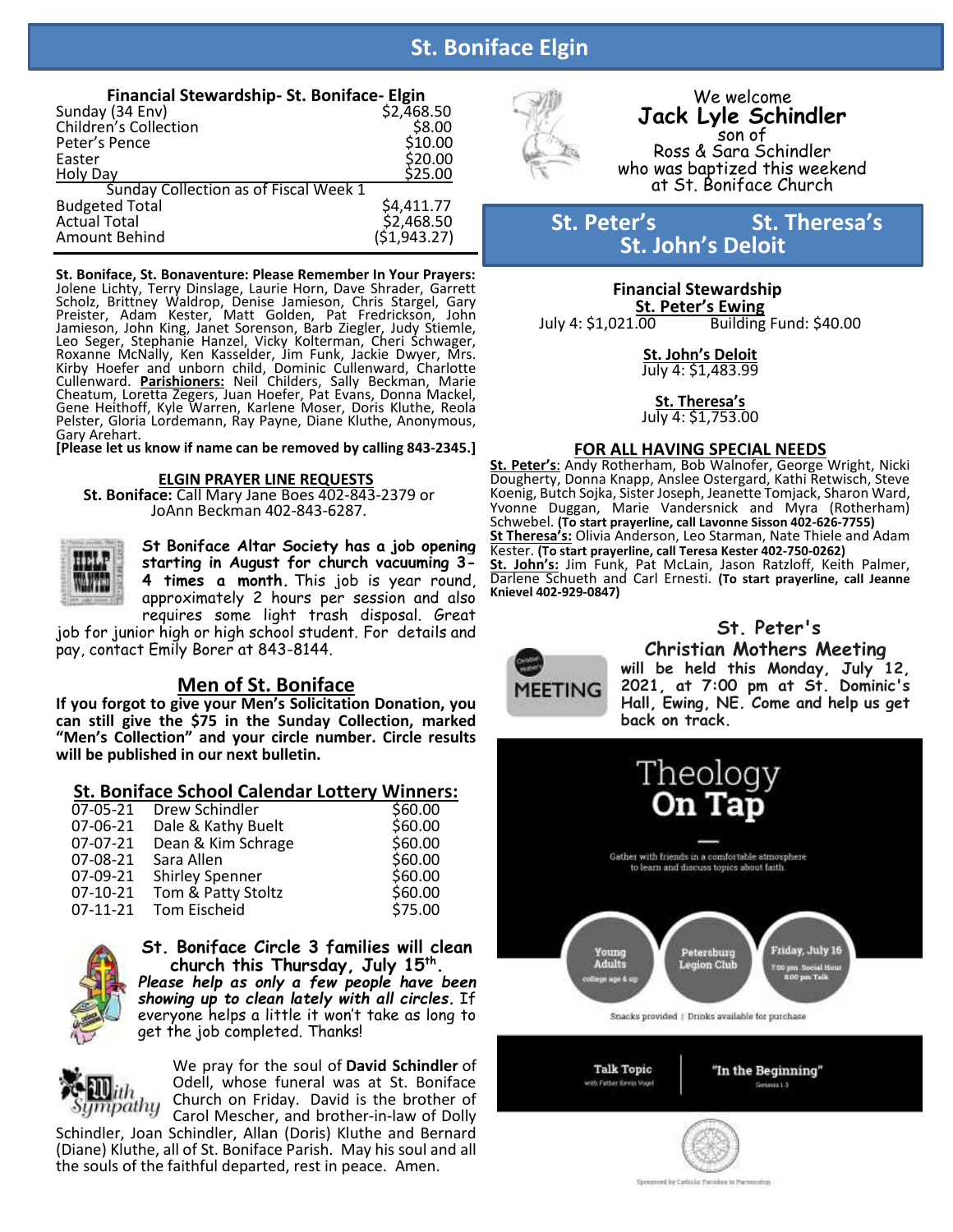## **This Week in Our Parishes…………**

| <b>Day</b> | Date       | Time              | <b>Events</b>                                                                        |
|------------|------------|-------------------|--------------------------------------------------------------------------------------|
| Monday     | July 12    | $7:00$ pm         | St. Peter's Christian Mother's Meeting                                               |
| Monday     | July 12    | $8:00 \text{ pm}$ | St. John's Rosary & Meditation                                                       |
| Tuesday    | July 13    | Noon              | Bulletin Deadline for the July 18 Bulletin & August Calendar Items July 19           |
| Wed-Thur   | July 14-15 | ----------        | Legion of Joseph Boys Retreat at Tintern Retreat (Pre-Registered only)               |
| Wednesday  | July 14    | 5-5:30 pm         | Confessions at St. Boniface Church                                                   |
| Thursday   | July 15    | -------------     | Circle 3 Church Cleaning at St. Boniface Church (All Day)                            |
| Thursday   | July 15    | $7:00 \text{ pm}$ | St. John Petersburg Bazaar/Parish Council Meeting                                    |
| Fri-Sun    | July 16-18 | ------------      | TEC (Teens Encounter Christ) at Tintern Retreat Center                               |
| Friday     | July 16    |                   | 7:00/8:00pm Theology on Tap (for Young Adults College age & up) at Petersburg Legion |
| Sunday     | July 18    |                   | St. Bonaventure Parish Brunch following 8am Feast Day Mass                           |

**Financial Stewardship St. John's – Petersburg**  $Loose/Plate$  \$ 230.00 Children \$ 3.00

**Petersburg Prayer Line Requests for St. John the Baptist:** Call Kathy Koch 402-386-5481 or Kelly Starman 402- 386-5570.

**This Thursday evening, July 15th , the St. John's Bazaar Committee and Parish Council will meet at 7:00 pm at Werner Hall.**



**Items or cash donations are needed for the St. John's Parish Bazaar Mini Auction coming up on Labor Day weekend**! **Please contact Gene and Theresa Knust 402-843-8862 or Dave and**

**Jeanette Henn [402-843-8861](tel:402-386-5507) or 402-843-8460 or email [jhenn526@gmail.com](mailto:jhenn526@gmail.com) if you would like to donate something for the auction. Thank you!**



**St. John's Petersburg is looking for 1 more Parish Council Member, 2 Endowment & Finance Committee Members, and WorkForce Bar members.** If you are interested in volunteering for any of these positions, please call Jerry Faust

at 402-843-8200 or Hank Thieman at 402-447-4183.



**Congratulations to Kelan & Miranda (Ketteler) Schumacher who were married at St. John's Petersburg last weekend**

# **St. Bonaventure Raeville**

### **Financial Stewardship St. Bonaventure Raeville**

| Sunday Collection (16 Env.)           | \$1,691.00 |
|---------------------------------------|------------|
| <b>Children's Collection</b>          | \$11.00    |
| Peter's Pence                         | \$10.00    |
| Maintenance Fund                      | \$30.00    |
| Sunday Collection as of Fiscal Week 1 |            |
| <b>Budgeted Total</b>                 | \$1,000.00 |
| <b>Actual Total</b>                   | \$1,691.00 |
| Amount Ahead                          | \$691.00   |
|                                       |            |

# **St. John's Petersburg St. Bonaventure Raeville**

## **PRAYER LINE REQUESTS**

**St. Bonaventure**: Call Mary Ann Fangman 402-843-6129 or Diane Scholl 402-386-5256



**St. Bonaventure invites you to celebrate our Parish Feast Day and the survival of COVID restrictions. Please join us at the Raeville parish hall after** 

**8:00 am Mass on July 18 to visit and enjoy a complimentary breakfast sandwich, roll and/or fruit. Everyone is welcome!**



We welcome **Jewel Viola Pelster** daughter of Matt & Kara Pelster who was baptized this weekend at St. Bonaventure Church

**General News**

## REGISTER TODAY **Annual Marriage Celebration August 29 - St. Mary, Norfolk**

Archbishop George J. Lucas invites you to attend the annual Marriage Celebration on August 29th at St. Mary's in Norfolk. This event honors couples who are celebrating 1, 5, 25, 40, 50, 60 or more years of marriage. Rosary at 1:30 pm, Mass at 2 pm with cake reception to follow. **RSVP by July 12th. Register online at archomaha.org/FamilyLife.**

## **EMHC or Lector Training**



**If you wish to serve your parish as an EMHC or Lector, there will be upcoming online liturgical formation sessions in August.** There will be a

90-minute, prerequisite Zoom session offered on two occasions. Options are: Sunday, August 8 from 2:00 - 3:30 pm or Wednesday, August 18 from 6:30 - 8:00 pm. Candidates will return a follow-up form upon completion of the course. In order to register for this training, please call the Elgin parish office at 402-843-2345 **prior to August 1** to let them know your name, email address and whether you want to be trained as EMHC or Lector, and they will get you signed up for the Zoom session of your choice.